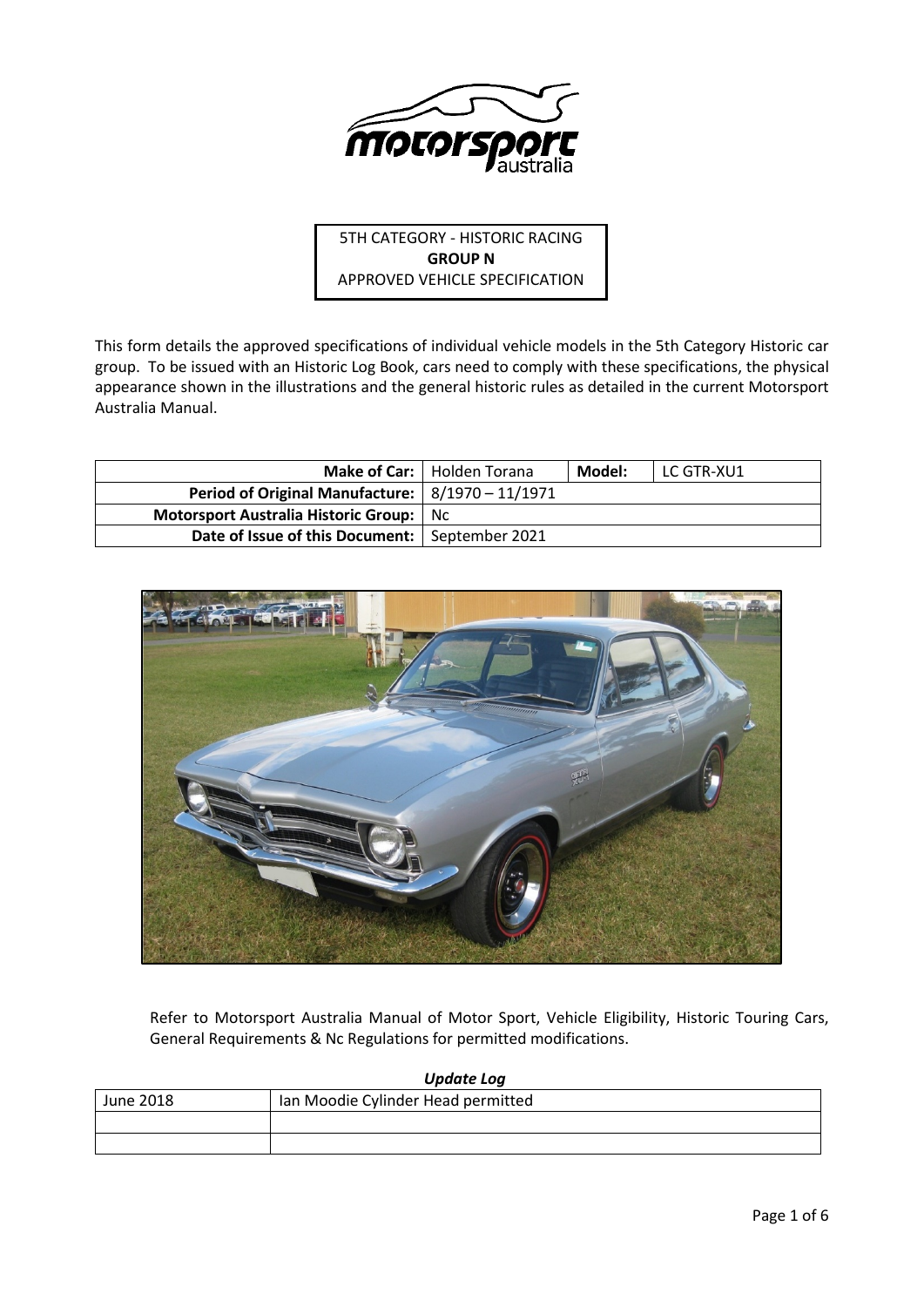| 1.1. CHASSIS                    |                                                                                |
|---------------------------------|--------------------------------------------------------------------------------|
| <b>Description:</b>             | Unitary construction                                                           |
| <b>Period of Manufacture:</b>   | $1/1972 - 1973$                                                                |
| <b>Manufacturer:</b>            | Holden                                                                         |
| <b>Chassis Number From:</b>     | LJ00001S*                                                                      |
| VIN:                            | 82911CH100001                                                                  |
| <b>Chassis Number location:</b> | Passenger side Inner front guard                                               |
| <b>Material:</b>                | Steel                                                                          |
| <b>Comments</b>                 | VIN - 82911 prefix indicates that it is a GTR, J is for LJ and H1 is the plant |
|                                 | code then it is the sequence number.                                           |

#### *1.2. FRONT SUSPENSION*

| <b>Description:</b>           | Double wishbone     |         |                        |    |
|-------------------------------|---------------------|---------|------------------------|----|
| <b>Spring Medium:</b>         | Coil                |         |                        |    |
| Damper Type:                  | Telescopic          |         | Adjustable:            | No |
| Anti-sway bar:                | Fitted              |         | Adjustable:            | No |
| <b>Suspension adjustable:</b> | Yes                 | Method: | Caster, camber and toe |    |
| <b>Comments:</b>              | Refer to Appendix A |         |                        |    |

#### *1.3. REAR SUSPENSION*

| <b>Description:</b>           | Live axle with trailing arms |                    |  |  |  |
|-------------------------------|------------------------------|--------------------|--|--|--|
| <b>Spring Medium:</b>         | Coil                         |                    |  |  |  |
| Damper Type:                  | Telescopic                   | Adjustable:<br>No  |  |  |  |
| Anti-sway bar:                | No                           | N/A<br>Adjustable: |  |  |  |
| <b>Suspension adjustable:</b> | N/A<br>Method:<br>No         |                    |  |  |  |
| <b>Comments:</b>              | Refer to Appendix A          |                    |  |  |  |

# *1.4. STEERING*

| Type:           | pinion<br>nne<br>Rack anu | Make: | <b>GMH</b> |
|-----------------|---------------------------|-------|------------|
| <b>Comments</b> | None                      |       |            |

# *1.5. BRAKES*

|                               | Front          | Rear            |  |  |
|-------------------------------|----------------|-----------------|--|--|
| Type:                         | Disc, solid    | Drum            |  |  |
| <b>Dimensions:</b>            | 254 mm x 15 mm | 228 mm diameter |  |  |
| <b>Material of drum/disc:</b> | Cast iron      | Cast iron       |  |  |
| No. cylinders/pots per wheel: | Two            | One             |  |  |
| <b>Actuation:</b>             | Hydraulic      | Hydraulic       |  |  |
| <b>Caliper make:</b>          | Girlock        |                 |  |  |
| <b>Caliper type:</b>          | Split          |                 |  |  |
| <b>Material:</b>              | Cast iron      |                 |  |  |
| <b>Master cylinder make:</b>  | <b>PBR</b>     |                 |  |  |
| Type:                         | Tandem         |                 |  |  |
| <b>Adjustable bias:</b>       | No             |                 |  |  |
| <b>Servo Fitted:</b>          | Yes            |                 |  |  |
| Comments:                     | None           |                 |  |  |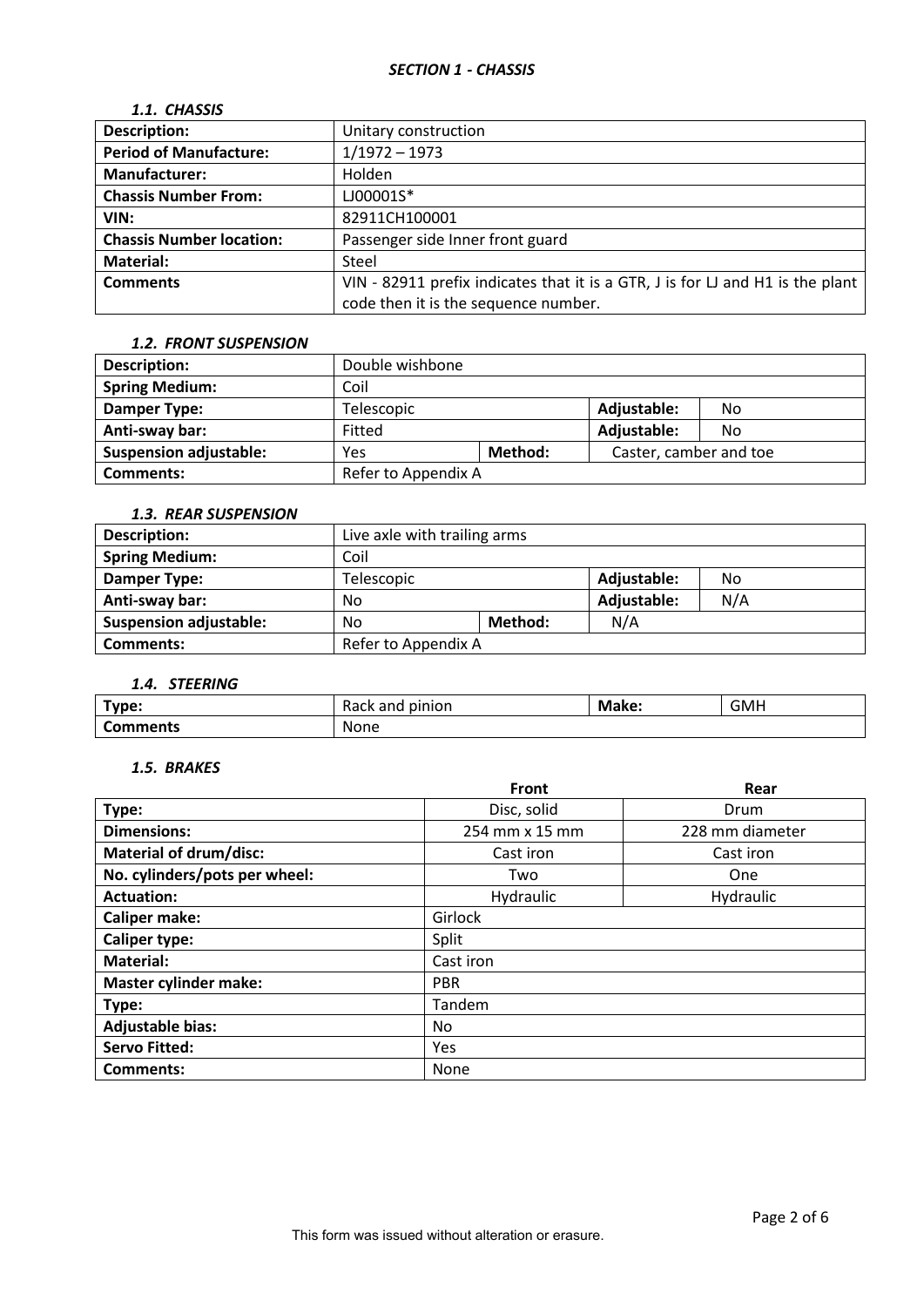## *2.1. ENGINE*

| Make:                           | <b>GMH</b>                                                                                                                                                                                                                                                                                                                                                                                                                               |                         |          |
|---------------------------------|------------------------------------------------------------------------------------------------------------------------------------------------------------------------------------------------------------------------------------------------------------------------------------------------------------------------------------------------------------------------------------------------------------------------------------------|-------------------------|----------|
| Model:                          | <b>Red 186</b>                                                                                                                                                                                                                                                                                                                                                                                                                           |                         |          |
| No. cylinders:                  | Six                                                                                                                                                                                                                                                                                                                                                                                                                                      | <b>Configuration:</b>   | In-line  |
| <b>Cylinder Block-material:</b> | Cast iron                                                                                                                                                                                                                                                                                                                                                                                                                                | <b>Two/Four Stroke:</b> | Four     |
| <b>Bore - Original:</b>         | 92.07 mm                                                                                                                                                                                                                                                                                                                                                                                                                                 | <b>Max allowed:</b>     | 93.57 mm |
| Stroke - original:              | 76.20 mm                                                                                                                                                                                                                                                                                                                                                                                                                                 | <b>Max allowed:</b>     | 76.20 mm |
| Capacity - original:            | 3044 cc                                                                                                                                                                                                                                                                                                                                                                                                                                  | <b>Max allowed:</b>     | 3144 cc  |
| <b>Identifying marks:</b>       | The engine number is on the engine boss, right hand side of the engine.<br>It consists of a model identification number followed by a serial number<br>that started at 1001 & ran consecutively regardless of the engine size.<br>The pre Bathurst 1971 engines were stamped with a number that was<br>prefixed with either 186X or 3100X i.e. 186X1001. The Bathurst 1971<br>XU1's were prefixed by CK & suffixed by an X i.e. CK1001X. |                         |          |
| <b>Cooling method:</b>          | Liquid                                                                                                                                                                                                                                                                                                                                                                                                                                   |                         |          |
| <b>Comments:</b>                | None                                                                                                                                                                                                                                                                                                                                                                                                                                     |                         |          |

# *2.2. CYLINDER HEAD*

| Make:                     | <b>GMH</b>         |           |                                                                                                                                                                                                                      |          |      |
|---------------------------|--------------------|-----------|----------------------------------------------------------------------------------------------------------------------------------------------------------------------------------------------------------------------|----------|------|
| No. of valves/cylinder:   | Two                | Inlet:    | One                                                                                                                                                                                                                  | Exhaust: | One  |
| No. of ports total:       | Nine               | Inlet:    | Three                                                                                                                                                                                                                | Exhaust: | Six  |
| No. of camshafts:         | <b>One</b>         | Location: | <b>Block</b>                                                                                                                                                                                                         | Drive:   | Gear |
| Valve actuation:          | Pushrod and rocker |           |                                                                                                                                                                                                                      |          |      |
| Spark plugs/cylinder:     | One                |           |                                                                                                                                                                                                                      |          |      |
| <b>Identifying marks:</b> | N/A                |           |                                                                                                                                                                                                                      |          |      |
| <b>Comments:</b>          | See Appendix A.    |           | The head fitted to the LC is a 161cu inch with larger valves & stronger<br>springs. Any Holden 9 port rounded shoulder cylinder head may be used.<br>The Ian Moodie XU1 Cylinder Head casting No 2815843 is allowed. |          |      |

# *2.3. LUBRICATION*

| Method:              | Wet sump | Oil tank location: | N/A |
|----------------------|----------|--------------------|-----|
| Dry sump pump type:  | N/A      | Location:          | N/A |
| Oil cooler standard: | No       | Location:          | N/A |
| Comments:            | None     |                    |     |

# *2.4. IGNITION SYSTEM*

| Type:           | Points, distributor & coil                |
|-----------------|-------------------------------------------|
| Make:           | Delco Remy                                |
| <b>Comments</b> | Breakerless electronic ignition permitted |

# *2.5. FUEL SYSTEM*

| <b>Carburettor Make:</b>    | Zenith    | Model: | 150 CD |
|-----------------------------|-----------|--------|--------|
|                             | Stromberg |        |        |
| <b>Carburettor Number:</b>  | Three     |        |        |
| Size:                       | 1.75 inch |        |        |
| <b>Fuel injection Make:</b> | N/A       | Type:  | N/A    |
| Supercharged:               | No        | Type:  | N/A    |
| Comments:                   | None      |        |        |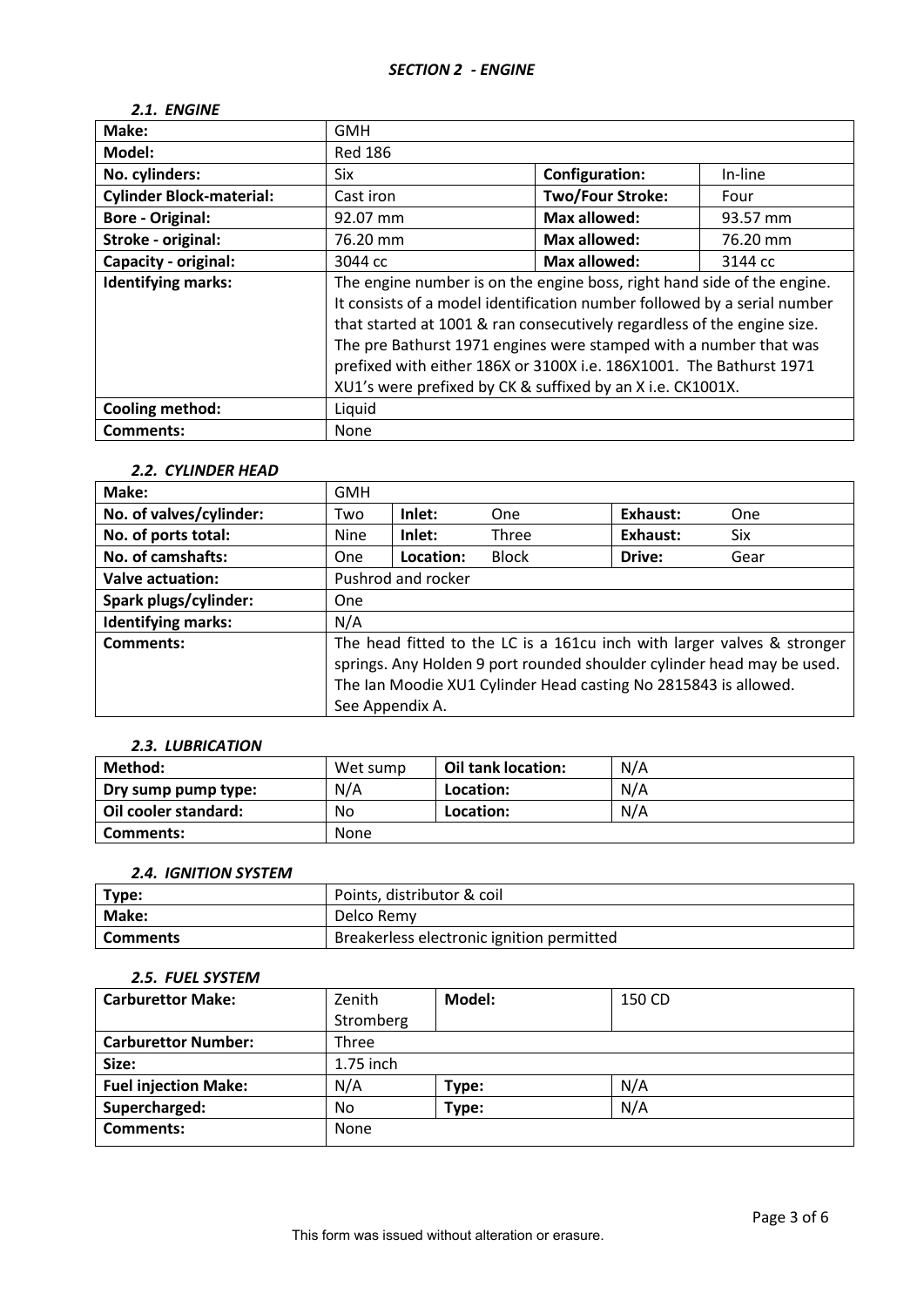# *3.1. CLUTCH*

| Make:                 | <b>GMH</b> |
|-----------------------|------------|
| Type:                 | Diaphragm  |
| Diameter:             | $219$ mm   |
| <b>No. of Plates:</b> | <b>One</b> |
| <b>Actuation:</b>     | Mechanical |
| <b>Comments:</b>      | None       |

#### *3.2. TRANSMISSION*

| Type:                                | Synchromesh                                                              |
|--------------------------------------|--------------------------------------------------------------------------|
| Make:                                | GMH M20 or Opel                                                          |
| <b>Gearbox location:</b>             | Behind engine                                                            |
| No. forward speeds:                  | Four                                                                     |
| <b>Gearchange type and location:</b> | H pattern floor mounted                                                  |
| Case material:                       | Cast iron                                                                |
| <b>Identifying marks:</b>            | N/A                                                                      |
| Comments:                            | Pre Bathurst 1971 XU1's were fitted with the 'Opel' gearbox as fitted to |
|                                      | the 186S Holden Kingswood etc. The stronger M20 box was fitted for       |
|                                      | Bathurst 1971.                                                           |

# *3.3. FINAL DRIVE*

| Make:              | <b>GMH</b> | Model: | N/A |
|--------------------|------------|--------|-----|
| Type:              | N/A        |        |     |
| <b>Ratios:</b>     | Various    |        |     |
| Differential type: | Free/Open  |        |     |
| <b>Comments:</b>   | None       |        |     |

#### *3.4. TRANSMISSION SHAFTS (EXPOSED)*

| l Number:           | One                                  |
|---------------------|--------------------------------------|
| Location:           | Gearbox to final drive               |
| <b>Description:</b> | Open tail shaft with twin uni joints |
| Comments:           | None                                 |

# *3.5. WHEELS & TYRES*

| <b>Wheel type - Original:</b>  | Pressed disc              | <b>Material - Original:</b> |                     | Steel                |
|--------------------------------|---------------------------|-----------------------------|---------------------|----------------------|
| Wheel type - Allowed:          | Alloy (period style)      | <b>Material - Allowed:</b>  |                     | Alloy (period style) |
| <b>Fixture method:</b>         | <b>Studs</b>              | No. studs:                  |                     | Five                 |
| Wheel dia. & rim width         | <b>FRONT</b>              | <b>REAR</b>                 |                     |                      |
| Original:                      | $5.5'' \times 13''$       |                             | $5.5'' \times 13''$ |                      |
| <b>Allowed</b>                 | $7'' \times 13''$         |                             |                     | $7'' \times 13''$    |
| <b>Tyre Section:</b>           |                           |                             |                     |                      |
| Allowed:                       | Refer approved tyre list. |                             |                     |                      |
| <b>Aspect ratio - minimum:</b> | 60% minimum aspect ratio. |                             |                     |                      |
| <b>Comments:</b>               | None                      |                             |                     |                      |
|                                |                           |                             |                     |                      |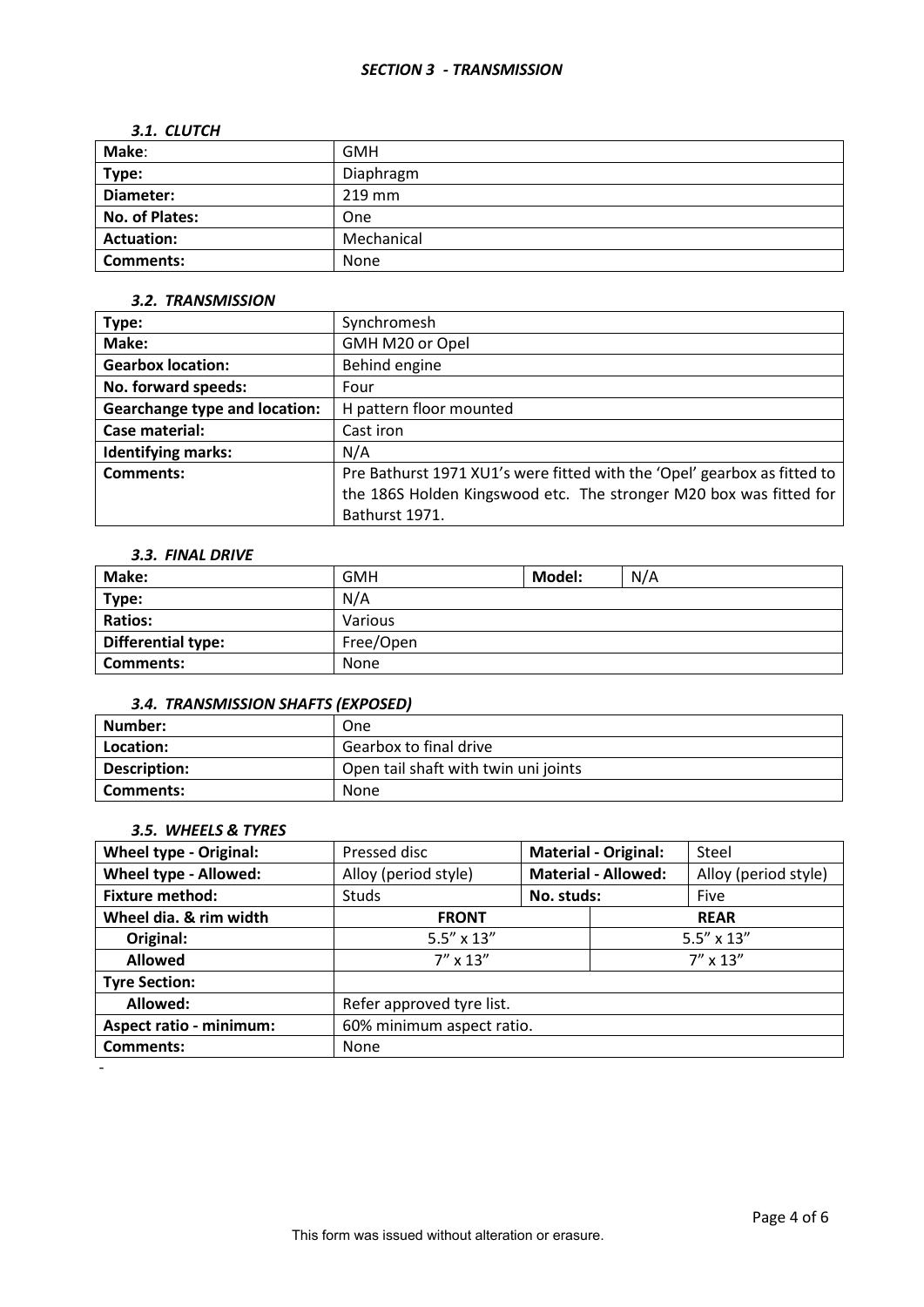#### *SECTION 4 GENERAL*

#### *4.1. FUEL SYSTEM*

| <b>Tank Location:</b> | <b>Boot</b>                                                              | Capacity: | 77 litres |  |
|-----------------------|--------------------------------------------------------------------------|-----------|-----------|--|
| Fuel pump, type:      | Mechanical, engine block                                                 | Make:     | AC        |  |
| <b>Comments:</b>      | Two Torana lower fuel tank sections were welded together to achieve this |           |           |  |
|                       | capacity. An alternate filler mounted through the Gauge hole should be   |           |           |  |
|                       | strongly recommended as fuel surge under acceleration produces leakage   |           |           |  |
|                       | through the standard filler.                                             |           |           |  |

# *4.2. ELECTRICAL SYSTEM*

| Voltage:                 | ∸                  | <b>Alternator fitted:</b> | Alternator |
|--------------------------|--------------------|---------------------------|------------|
| <b>Battery Location:</b> | Engine compartment |                           |            |
| Comments:                | None               |                           |            |

### *4.3. BODYWORK*

| Type:         | Closed touring  | <b>Material:</b> | Steel |
|---------------|-----------------|------------------|-------|
| No. of seats: | Four            | No. doors:       | Two   |
| Comments:     | See Appendix B. |                  |       |

## *4.4. DIMENSIONS*

| <b>Track - Front:</b> | 1331 mm | Rear:                  | 1300 mm |
|-----------------------|---------|------------------------|---------|
| Wheelbase:            | 2540 mm | <b>Overall length:</b> | 4386 mm |
| Dry weight:           | 1031 kg |                        |         |
| <b>Comments:</b>      |         |                        |         |

#### *4.5. SAFETY EQUIPMENT*

Refer applicable Group Regulations